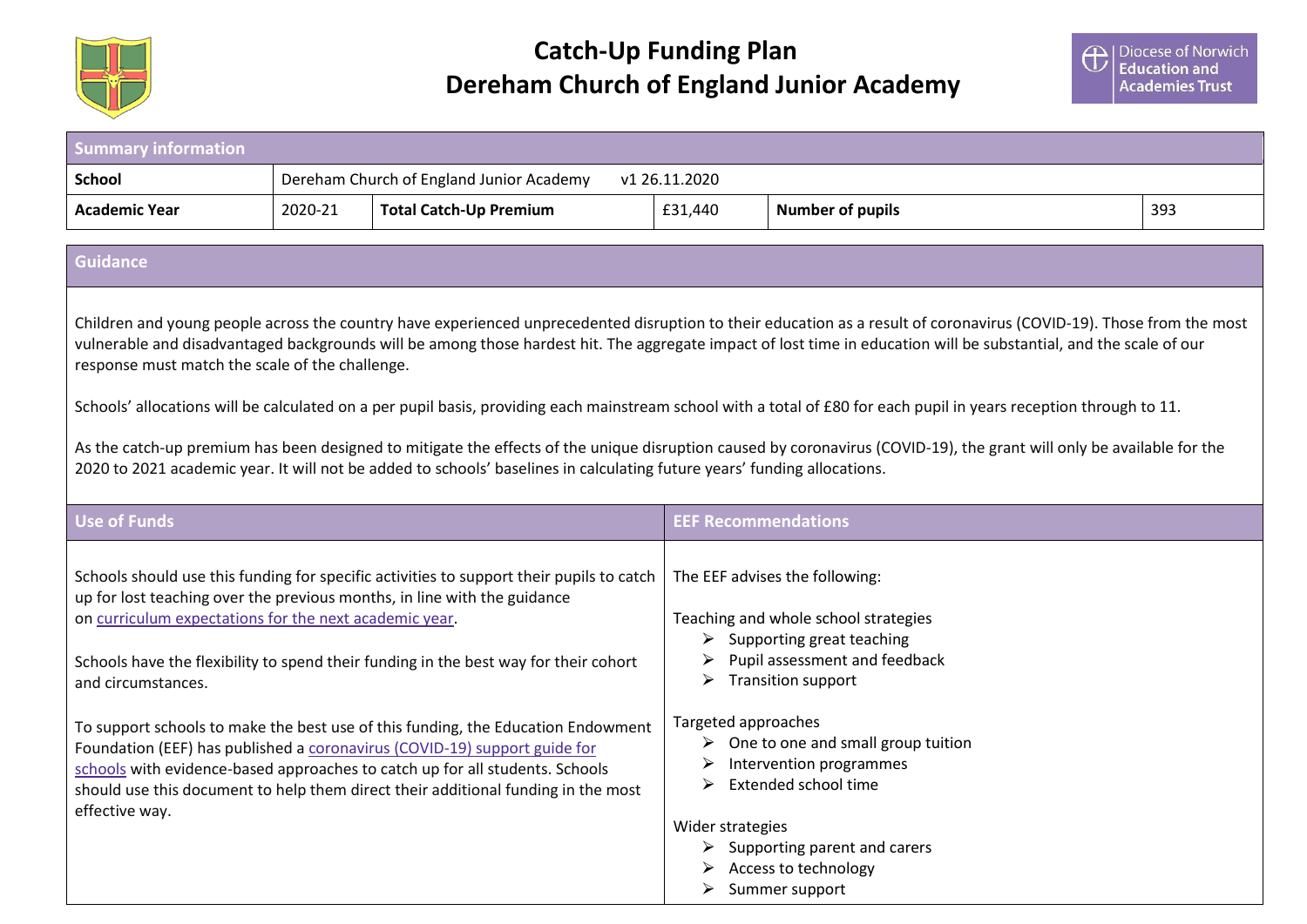|                | <b>Identified impact of lockdown</b>                                                                                                                                                                                                                                                                                                                                                                                                                                                                                                                                                                                                                                                                                                                                                                                                          |
|----------------|-----------------------------------------------------------------------------------------------------------------------------------------------------------------------------------------------------------------------------------------------------------------------------------------------------------------------------------------------------------------------------------------------------------------------------------------------------------------------------------------------------------------------------------------------------------------------------------------------------------------------------------------------------------------------------------------------------------------------------------------------------------------------------------------------------------------------------------------------|
| <b>Maths</b>   | Specific content has been missed, leading to gaps in learning and meaning that there is more to cover in the course of this year if children are to 'catch up'.<br>There is also forgotten/lost learning and we have to establish what needs brief revisiting in order to be remembered and what has been lost requiring more<br>input. Children still have an appetite for maths and lockdown has not affected their attitudes towards this subject, however the gaps for many are evident.<br>For some pupils, recall of basic skills has suffered - children are not able to recall addition facts, times tables and have forgotten once taught calculation<br>strategies. This was reflected in the PiXL palette/transition tests.                                                                                                        |
| <b>Writing</b> | Children haven't necessarily missed 'units' of learning in the same way as Maths, however they have lost essential practising of writing skills. Generally, we<br>have found that during lockdown if any learning tasks were missed, these were the writing elements, despite staff using various ways to include writing<br>within the work set. We have also noted that many are writing in a more informal style and are struggling to include aspects of SPAG which they were<br>previously using more efficiently. This has led to a lack of fluency in writing. Those who have maintained writing throughout lockdown are less affected,<br>however those who evidently didn't write much have had to work additionally hard on writing stamina and improving their motivation due to the lack of<br>fluency in their ability to write. |
| <b>Reading</b> | Many children accessed reading during lockdown, but this is not consistent across classes or year groups. We have noticed that children are less fluent in<br>their reading and the gap between those that read widely and those who didn't is now increasingly wide. In early reading assessments in Year 3 (our first<br>year group) we noted that roughly 25 children had a reading age of 4.6 or less, which is concerning given this is 25% of the cohort.                                                                                                                                                                                                                                                                                                                                                                               |
| Non-core       | There are now gaps in knowledge, although topics were planned for during the lockdown period. Some children relished the topic work, undertaking<br>additional learning tasks at home, meaning they may well have very secure knowledge, but for many there will be gaps in their knowledge meaning that<br>children are less able to access pre-requisite knowledge when learning something new and they are less likely to make connections between concepts and<br>themes throughout the curriculum. Children have also missed out on the curriculum experiences e.g. trips, visitors and powerful curriculum moments.                                                                                                                                                                                                                     |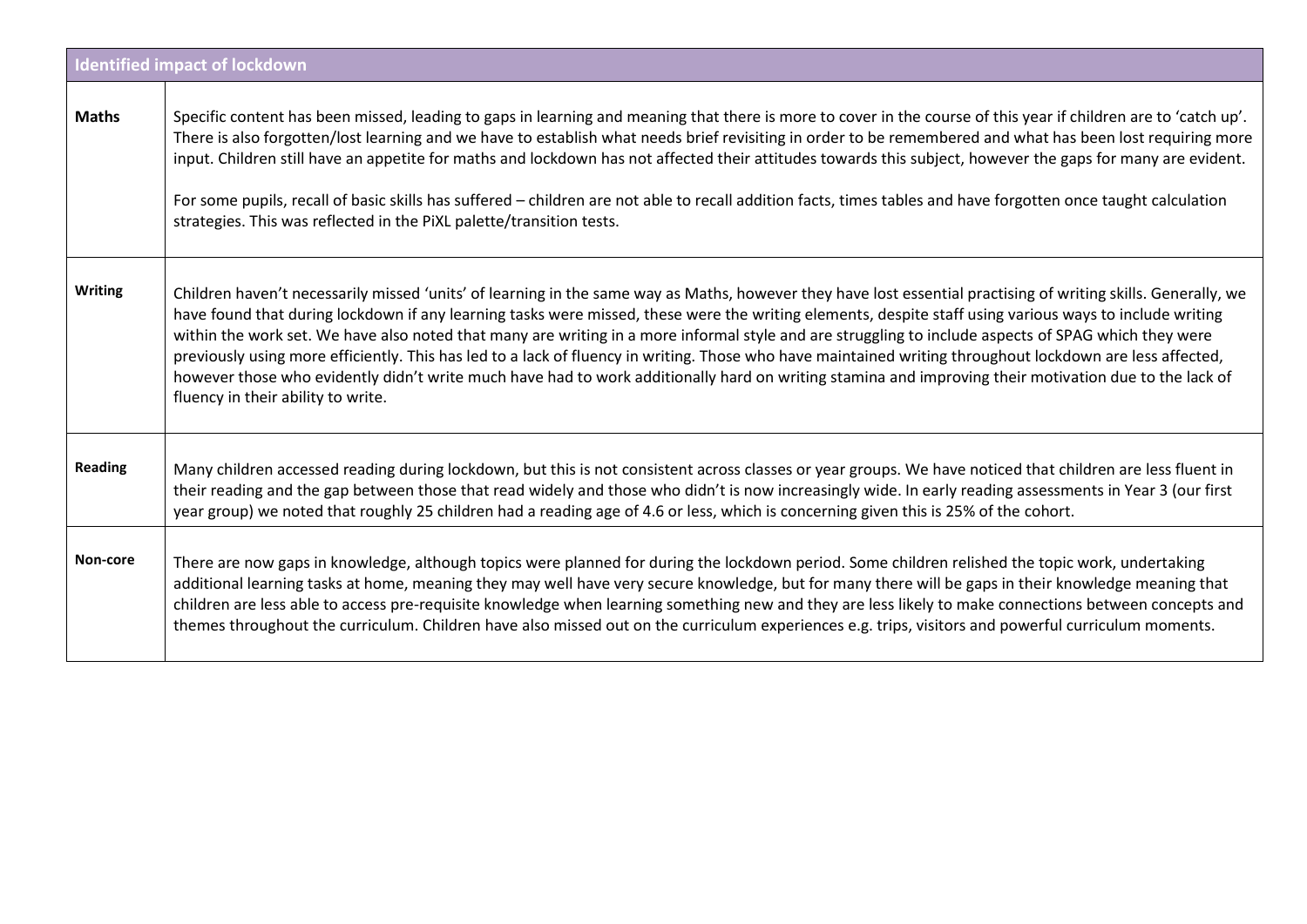Planned expenditure - The headings below are grouped into the categories outlined in the Education Endowment Foundation's coronavirus support guide for schools)

| i. Teaching and whole-school strategies                                                                                                                                                                                                                                                                                                                                    |                                                                                                                                                                                                                                                                                                                                                                                                       |                        |                            |                                                                        |  |  |
|----------------------------------------------------------------------------------------------------------------------------------------------------------------------------------------------------------------------------------------------------------------------------------------------------------------------------------------------------------------------------|-------------------------------------------------------------------------------------------------------------------------------------------------------------------------------------------------------------------------------------------------------------------------------------------------------------------------------------------------------------------------------------------------------|------------------------|----------------------------|------------------------------------------------------------------------|--|--|
| <b>Desired outcome</b>                                                                                                                                                                                                                                                                                                                                                     | Chosen approach and anticipated cost                                                                                                                                                                                                                                                                                                                                                                  | Impact (once reviewed) | <b>Staff lead</b>          | <b>Review date</b>                                                     |  |  |
| <b>Supporting great teaching:</b>                                                                                                                                                                                                                                                                                                                                          |                                                                                                                                                                                                                                                                                                                                                                                                       |                        |                            |                                                                        |  |  |
| The foundation subjects will be planned with increasing<br>detail and consideration (especially in light of our<br>curriculum improvement work, which has meant many<br>topics/blocks are completely new this year) for how pre-<br>requisite knowledge will be taught alongside new<br>learning so that knowledge gaps can be reduced.                                    | Additional time for teachers to research and plan non-<br>core subjects. Release time and additional cover will be<br>required to facilitate the additional PPA. (15 classes x<br>half a day)<br>(E1600)                                                                                                                                                                                              |                        | BK/SD                      | March 21                                                               |  |  |
| CPD for TAs to ensure they are supporting learners<br>effective in English and Maths                                                                                                                                                                                                                                                                                       | <b>Release time for English/Maths SL</b><br>(PP Funded - £600)                                                                                                                                                                                                                                                                                                                                        |                        | <b>RB</b>                  | Feb 21                                                                 |  |  |
| Despite the limitations placed on schools in terms of use<br>of physical resources and the sharing of them,<br>manipulatives are accessed regularly in Maths.                                                                                                                                                                                                              | Purchase additional manipulatives for lower KS2 and<br>SEND chn in upper KS2.<br>(E1500)                                                                                                                                                                                                                                                                                                              |                        |                            |                                                                        |  |  |
| <b>Teaching assessment and feedback</b>                                                                                                                                                                                                                                                                                                                                    |                                                                                                                                                                                                                                                                                                                                                                                                       |                        |                            |                                                                        |  |  |
| Teachers have a very clear understanding of what gaps<br>in learning remain and use this to inform assessments of<br>learning that are aligned with standardised norms,<br>giving a greater degree in confidence and accuracy of<br>assessments.                                                                                                                           | PiXL assessments and therapies used<br>(School Budget Funded £2800)                                                                                                                                                                                                                                                                                                                                   |                        | <b>SLT</b>                 | July 21                                                                |  |  |
| <b>Transition support</b>                                                                                                                                                                                                                                                                                                                                                  |                                                                                                                                                                                                                                                                                                                                                                                                       |                        |                            |                                                                        |  |  |
| Children join the school from 3 feeder Infant Schools<br>and not only do not know the school, but do not know<br>the children they are joining with. There was no physical<br>transition, although there was lots of information<br>shared on our website. We want to ensure children<br>have an opportunity to meet their teachers and become<br>familiar with the school | A 2 day summer school was set up to support the<br>transition of pupils from Year 2-3 at the end of the<br>summer holidays. All TAs/ teachers from Year 3 staffed<br>this. Weekly videos were also produced by the Year 3<br>lead to help to keep children and parents informed.<br>Where possible holiday was taken early, but for those<br>covering in Y6 bubbles this was not possible.<br>(E1843) |                        | KS/BK                      | <b>Dec 20</b>                                                          |  |  |
|                                                                                                                                                                                                                                                                                                                                                                            |                                                                                                                                                                                                                                                                                                                                                                                                       |                        | <b>Total budgeted cost</b> | £4,943 + £600<br>PP Funded and<br>£2800 School<br><b>Budget funded</b> |  |  |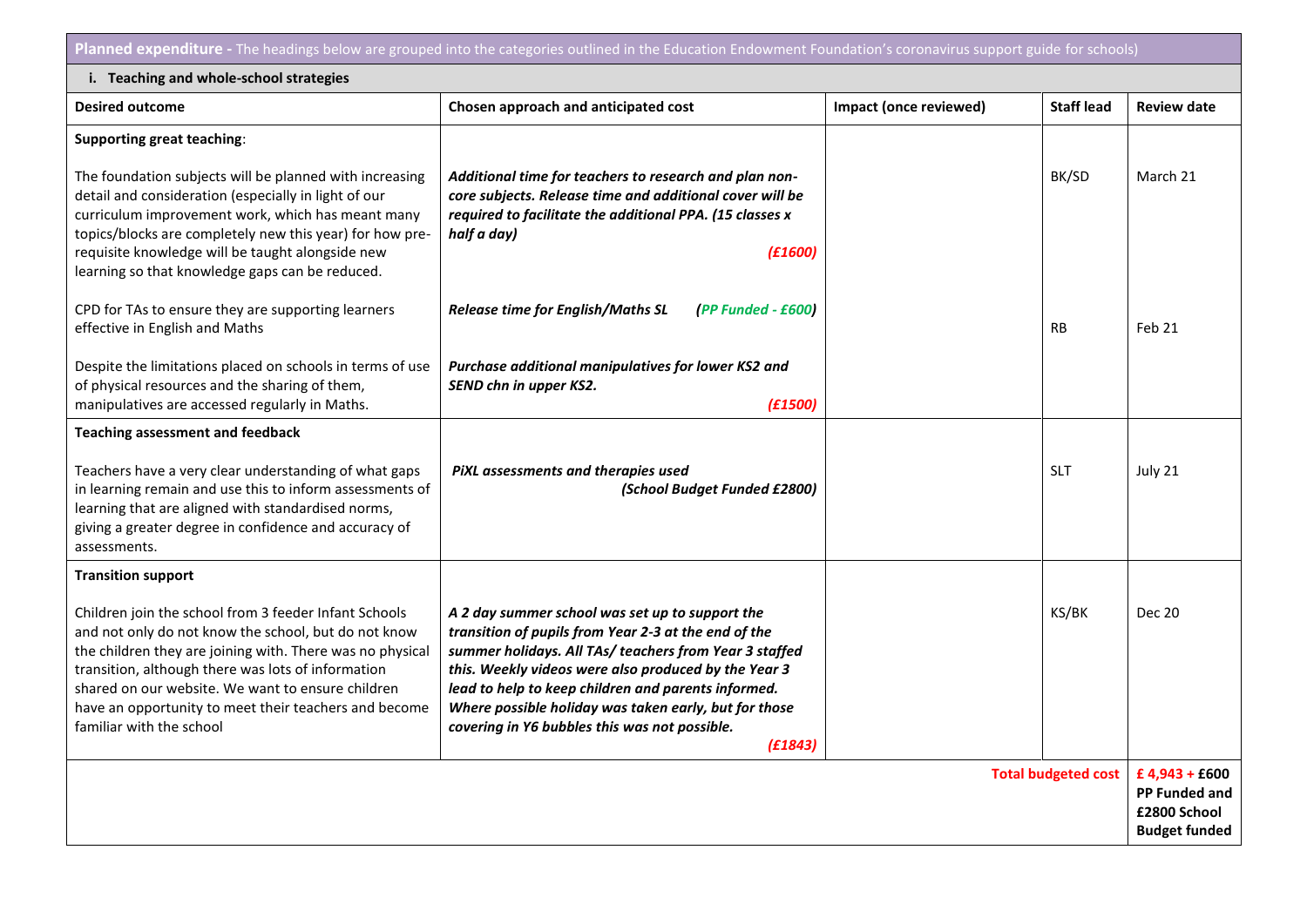| <b>Targeted approaches</b><br>ii.                                                                                                                                                                                                                                                                                                        |                                                                                                                                                                                                                                                                                      |                        |                   |                        |
|------------------------------------------------------------------------------------------------------------------------------------------------------------------------------------------------------------------------------------------------------------------------------------------------------------------------------------------|--------------------------------------------------------------------------------------------------------------------------------------------------------------------------------------------------------------------------------------------------------------------------------------|------------------------|-------------------|------------------------|
| <b>Desired outcome</b>                                                                                                                                                                                                                                                                                                                   | Chosen action/approach                                                                                                                                                                                                                                                               | Impact (once reviewed) | <b>Staff lead</b> | <b>Review</b><br>date? |
| 1-to-1 and small group tuition                                                                                                                                                                                                                                                                                                           |                                                                                                                                                                                                                                                                                      |                        |                   |                        |
| Identified children will have significantly increased rates of<br>reading fluency and understanding. They will be able to<br>comprehend reading better as a result of being able to read<br>at pace without spending their working memory decoding.<br>They will be confident readers and dips in reading<br>attainment will be negated. | We have signed up for a 'Teach First' English tutor to work<br>with small groups and 1:1 to support English as required<br>(£19,000 funded by the DfE + circa £4400 on costs)<br>2nd tutor (as above)<br>(£19,000 funded by the DfE + circa £4400 on costs)                          |                        | KS/RGR            | July 21                |
| Pupils in year 6 have less time in which to catch up and<br>become secure within the key stage two curriculum. It is<br>essential that these children have the relevant skills and<br>knowledge required to begin High School.                                                                                                           | Qualified teacher to support groups of children from across<br>year 6 with key areas for development as identified from<br>teaching staff within the year group.<br>$( f4260 + f8518 )$                                                                                              |                        | KS/NW/SS          | July 21                |
| <b>Intervention programme</b>                                                                                                                                                                                                                                                                                                            | Interventions are identified and purchased. Staff are trained                                                                                                                                                                                                                        |                        |                   |                        |
| Appropriate maths interventions support those identified<br>children in reinforcing their understanding of basic maths<br>skills and application of number. (see information below<br>under parents/carers)                                                                                                                              | and they are able to deliver the intervention confidently<br>(inclusive of entry and exit data).<br>RWI Fresh Start is purchased and implemented in Year 5 for<br>those children who need support with phonics.<br>Training for 1 person (3 days remote) = $£250 + VAT$<br>$\bullet$ |                        | RGR/RB            | March 21               |
| Appropriate English intervention, such as Fresh Start,<br>supports those identified in key areas of phonics and                                                                                                                                                                                                                          | (inc release)<br>https://www.ruthmiskin.com/en/training-                                                                                                                                                                                                                             |                        |                   |                        |
| reading comprehension                                                                                                                                                                                                                                                                                                                    | event/MTUz/Njc4MjY/<br>• Fresh Start Resources (TBC) - Approx £1500                                                                                                                                                                                                                  |                        |                   |                        |
| Appropriate online support such as Spelling Shed to support<br>pupils working in school and remotely                                                                                                                                                                                                                                     | Katie Atkins to be trained and responsible for the overseeing<br>of RWI within the year group.                                                                                                                                                                                       |                        |                   |                        |
|                                                                                                                                                                                                                                                                                                                                          | Comprehension Express is implemented as a reading<br>comprehension intervention in Years 3, 4 and 5.<br>Resources - already purchased<br><b>Training Time (£200)</b>                                                                                                                 |                        |                   |                        |
|                                                                                                                                                                                                                                                                                                                                          | Purchase and implement use of Spelling Shed across the<br>school                                                                                                                                                                                                                     |                        |                   |                        |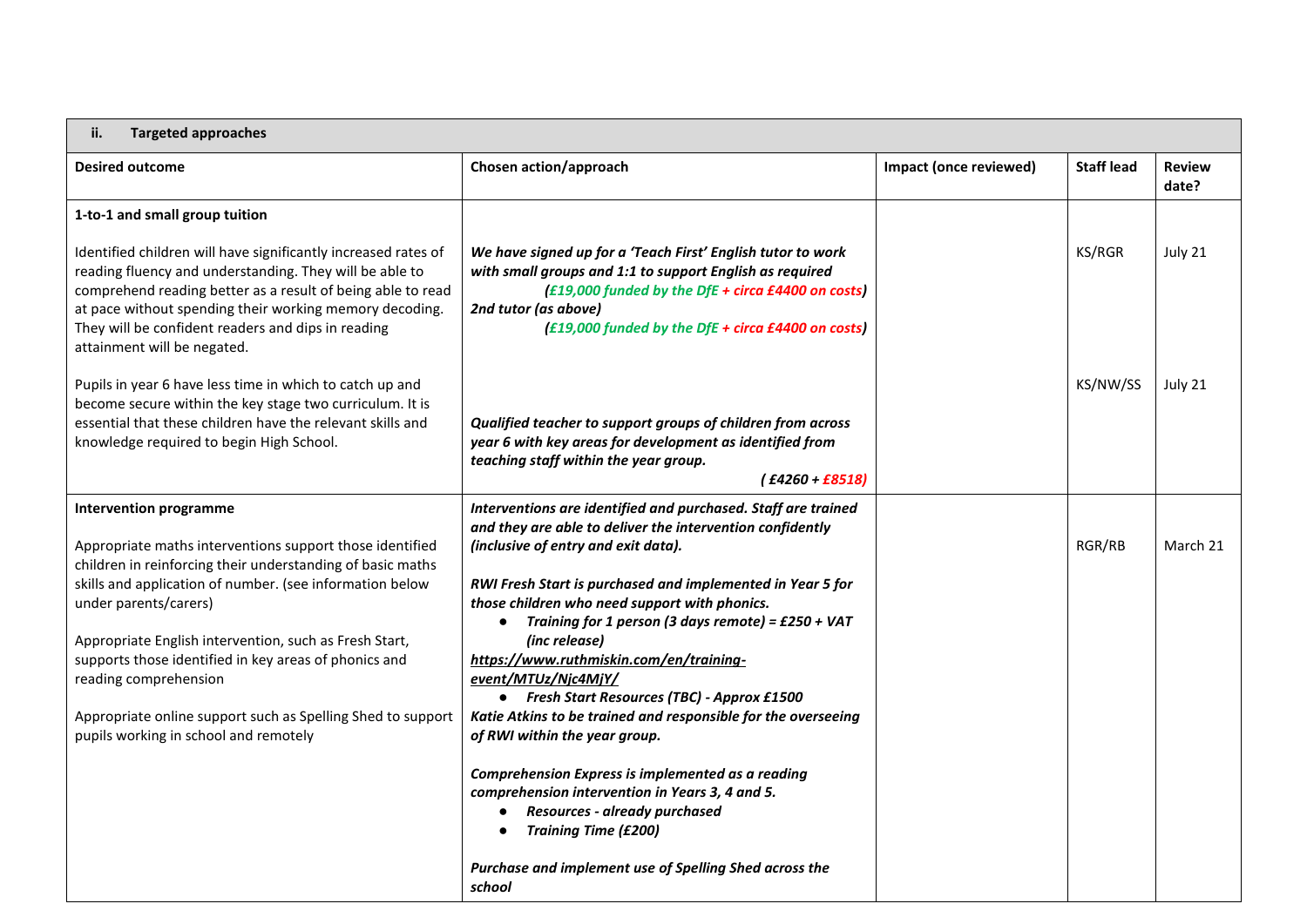|                                                                                                                                                                                                                                                                                                                                                                                              | $Cost = £336 (400$ users)<br>Total £2286                                                                                                                                                                                                                                                                                                                                                                               |  |            |         |
|----------------------------------------------------------------------------------------------------------------------------------------------------------------------------------------------------------------------------------------------------------------------------------------------------------------------------------------------------------------------------------------------|------------------------------------------------------------------------------------------------------------------------------------------------------------------------------------------------------------------------------------------------------------------------------------------------------------------------------------------------------------------------------------------------------------------------|--|------------|---------|
| <b>Extended school time</b><br>Identified children are able to access a weekly catch-up club<br>for 6 weeks (to allow for 2 groups per year group over a 12-<br>week period - 1hr per session). The attainment of those<br>identified children improves and the effects of lockdown is<br>becoming negated. Parents are supportive of the club and<br>understand the identification process. | Booster/Catch up Club for English/Maths are run once a<br>week for 6 weeks (2 x 6 weeks in total) to support progress of<br>up to identified children. (Groups of up to 8-10 children) Costs<br>to include resources/staffing.<br>1hr of teacher $-0.5$ planning time would be circa £540<br>We will seek 2 x teachers per year group to run this across<br>Y3,4 and 5<br>£100 resources per year group<br>Circa £3800 |  | <b>SLT</b> | May 21  |
| <b>Total budgeted cost</b>                                                                                                                                                                                                                                                                                                                                                                   |                                                                                                                                                                                                                                                                                                                                                                                                                        |  |            | £23,404 |

| iii.<br><b>Wider Strategies</b>                                                                                                                                                                                  |                                                                                                                                                                                                |                        |                   |                        |
|------------------------------------------------------------------------------------------------------------------------------------------------------------------------------------------------------------------|------------------------------------------------------------------------------------------------------------------------------------------------------------------------------------------------|------------------------|-------------------|------------------------|
| <b>Desired outcome</b>                                                                                                                                                                                           | Chosen action/approach                                                                                                                                                                         | Impact (once reviewed) | <b>Staff lead</b> | <b>Review</b><br>date? |
| Supporting parents and carers<br>Children will have greater opportunities to access learning<br>at home. Home-learning opportunities will not always<br>require parents to engage with the activities, affording | MyMaths Price £339.00 +VAT<br>TT Rockstars and Numbots Renewal (Feb '21) £167.90<br>(+ stats bolt on - deeper insight into performance<br>£39.10) (Total £546)                                 |                        | <b>RB</b>         | Feb 21                 |
| the children greater independence and increasing the<br>likelihood that parents can sustain home-learning.<br>Children have access to appropriate stationery and paper-                                          | Use of White Rose videos to introduce and model<br>learning concepts<br>E-Book subscription to Oxford Owl to be purchased and                                                                  |                        | <b>RGR</b>        |                        |
| based home-learning if required so that all can access<br>learning irrespective of ability of child/parent to navigate<br>the online learning.                                                                   | communicated to staff, children and parents to further<br>support children reading at home.<br>https://global.oup.com/education/content/primary/se<br>ries/oxford-owl/ebook-library/?region=uk |                        |                   | Feb 21                 |